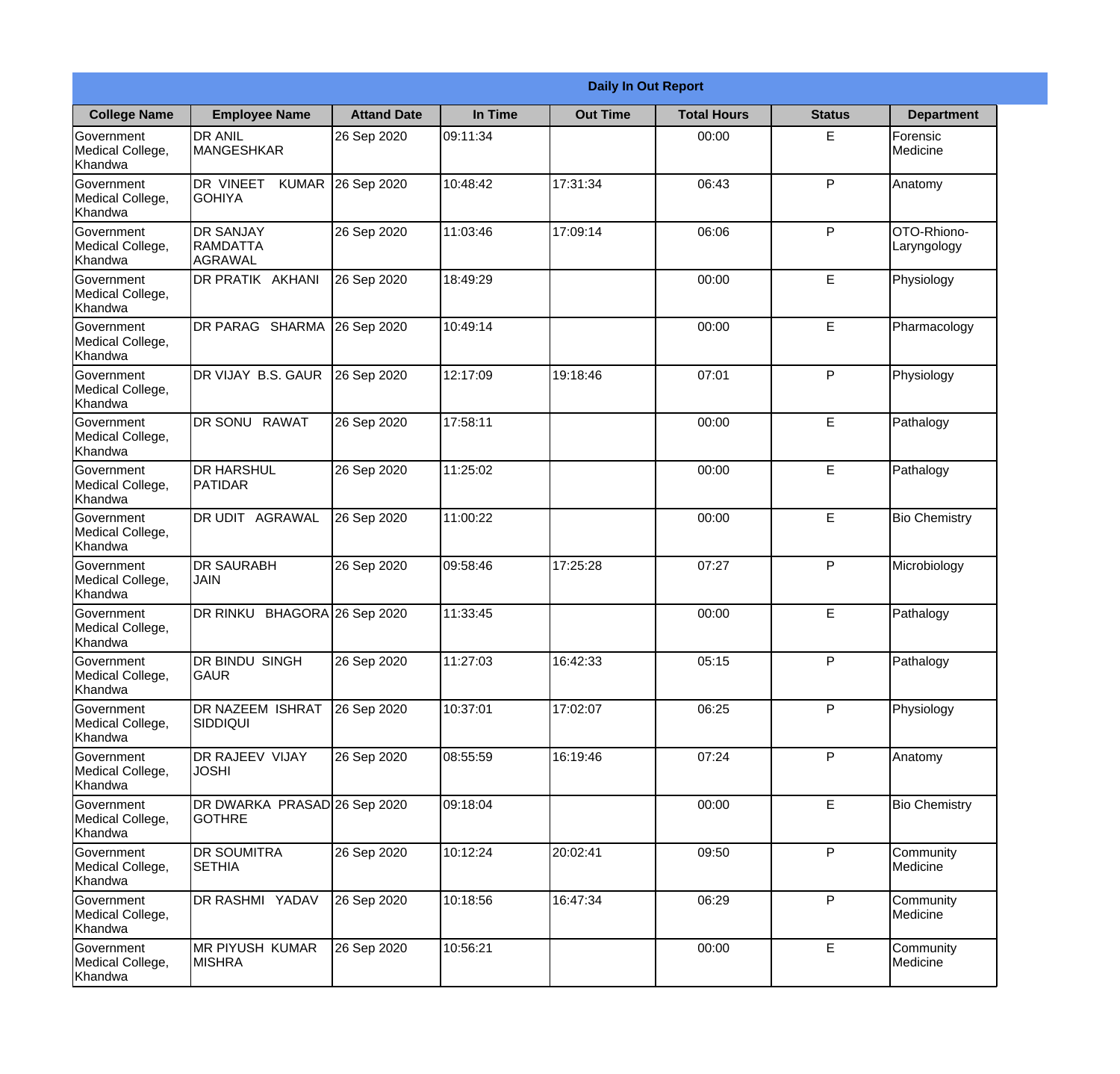| <b>Designation</b>                  | <b>Category</b>     |
|-------------------------------------|---------------------|
| Assistant Professor   Para Clinical |                     |
| Professor                           | <b>Non Clinical</b> |
| Professor                           | Clinical            |
| Assistant Professor                 | Non Clinical        |
| Professor                           | Para Clinical       |
| Associate Professor Non Clinical    |                     |
| Demonstrator/Tutor   Para Clinical  |                     |
| Assistant Professor   Para Clinical |                     |
| Associate Professor Non Clinical    |                     |
| Associate Professor   Para Clinical |                     |
| Assistant Professor   Para Clinical |                     |
| Associate Professor Para Clinical   |                     |
| Professor                           | <b>Non Clinical</b> |
| <b>Assistant Professor</b>          | Non Clinical        |
| Demonstrator/Tutor   Non Clinical   |                     |
| <b>Assistant Professor</b>          | Para Clinical       |
| <b>Assistant Professor</b>          | Para Clinical       |
| Statistician                        | Para Clinical       |

## **Daily In Out Report**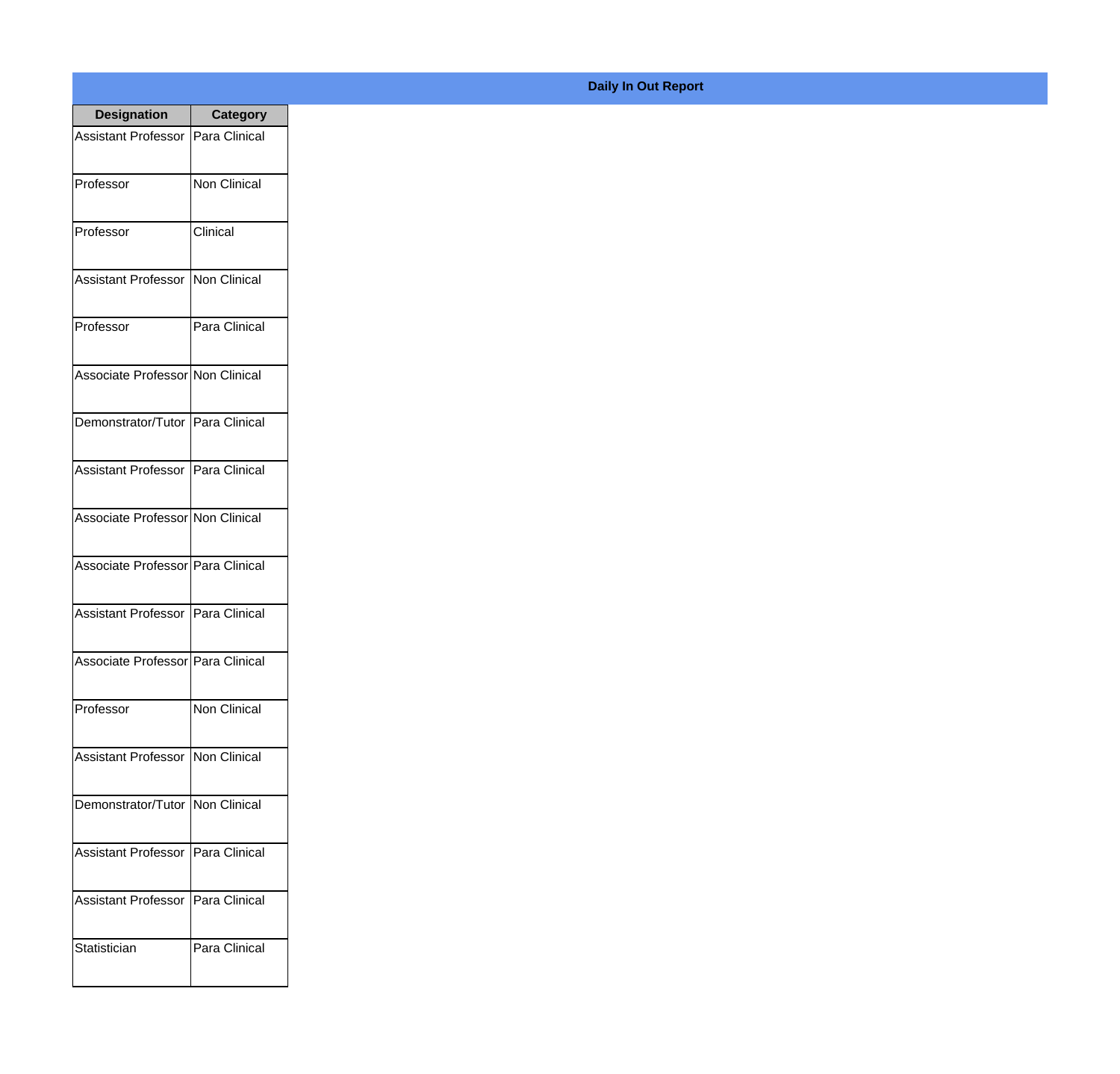|                                                  | <b>Daily In Out Report</b>                            |             |          |          |       |   |                             |  |
|--------------------------------------------------|-------------------------------------------------------|-------------|----------|----------|-------|---|-----------------------------|--|
| <b>Government</b><br>Medical College,<br>Khandwa | DR SACHIN PARMAR 26 Sep 2020                          |             | 10:51:51 |          | 00:00 | E | Community<br>Medicine       |  |
| <b>Government</b><br>Medical College,<br>Khandwa | DR PRAMILA VERMA 26 Sep 2020                          |             | 11:33:38 |          | 00:00 | E | Paediatrics                 |  |
| <b>Government</b><br>Medical College,<br>Khandwa | <b>DR GARIMA</b><br>AGRAWAL<br>VARSHNEY               | 26 Sep 2020 | 12:10:15 | 13:14:59 | 01:04 | P | Paediatrics                 |  |
| <b>Government</b><br>Medical College,<br>Khandwa | <b>DR CHANDNI</b><br>KAROLE                           | 26 Sep 2020 | 09:34:14 |          | 00:00 | E | Ophthalmology               |  |
| Government<br>Medical College,<br>Khandwa        | DR PRIYA KAPOOR<br>KAPOOR                             | 26 Sep 2020 | 10:28:22 | 16:59:22 | 06:31 | P | Pathalogy                   |  |
| Government<br>Medical College,<br>Khandwa        | <b>DR SAPNA</b><br><b>MAHESHRAM</b>                   | 26 Sep 2020 | 10:57:14 |          | 00:00 | E | Community<br>Medicine       |  |
| Government<br>Medical College,<br>Khandwa        | <b>DR SEEMA</b><br>SUDHAKARRAO<br><b>SUTAY</b>        | 26 Sep 2020 | 11:15:22 | 16:54:48 | 05:39 | P | Forensic<br>Medicine        |  |
| Government<br>Medical College,<br>Khandwa        | DR RAKESH SINGH<br><b>HAZARI</b>                      | 26 Sep 2020 | 16:20:12 |          | 00:00 | E | Pathalogy                   |  |
| Government<br>Medical College,<br>Khandwa        | DR SHAIKH M.KHALIQ 26 Sep 2020                        |             | 10:21:21 |          | 00:00 | E | <b>Bio Chemistry</b>        |  |
| <b>Government</b><br>Medical College,<br>Khandwa | <b>DR RAJU</b>                                        | 26 Sep 2020 | 10:05:22 | 16:08:34 | 06:03 | P | Forensic<br>Medicine        |  |
| <b>Government</b><br>Medical College,<br>Khandwa | DR AJAY GANGJI                                        | 26 Sep 2020 | 10:55:14 |          | 00:00 | E | <b>General Surgery</b>      |  |
| Government<br>Medical College,<br>Khandwa        | <b>DR NITESHKUMAR</b><br>KISHORILAL<br><b>RATHORE</b> | 26 Sep 2020 | 11:38:27 |          | 00:00 | E | Pharmacology                |  |
| <b>Government</b><br>Medical College,<br>Khandwa | <b>DR PRIYESH</b><br><b>MARSKOLE</b>                  | 26 Sep 2020 | 13:07:50 |          | 00:00 | E | Community<br>Medicine       |  |
| Government<br>Medical College,<br>Khandwa        | <b>DR SANGEETA</b><br><b>CHINCHOLE</b>                | 26 Sep 2020 | 10:56:08 |          | 00:00 | E | Physiology                  |  |
| Government<br>Medical College,<br>Khandwa        | DR NEERAJ KUMAR                                       | 26 Sep 2020 | 09:46:47 | 18:34:28 | 08:48 | P | Dentisry                    |  |
| Government<br>Medical College,<br>Khandwa        | DR SUNIL BAJOLIYA                                     | 26 Sep 2020 | 09:45:17 |          | 00:00 | E | OTO-Rhiono-<br>Laryngology  |  |
| Government<br>Medical College,<br>Khandwa        | DR NISHA MANDLOI<br>PANWAR                            | 26 Sep 2020 | 10:02:33 | 16:19:30 | 06:17 | P | Obstetrics &<br>Gynaecology |  |
| Government<br>Medical College,<br>Khandwa        | DR NANDINI DIXIT                                      | 26 Sep 2020 | 11:24:00 |          | 00:00 | E | Paediatrics                 |  |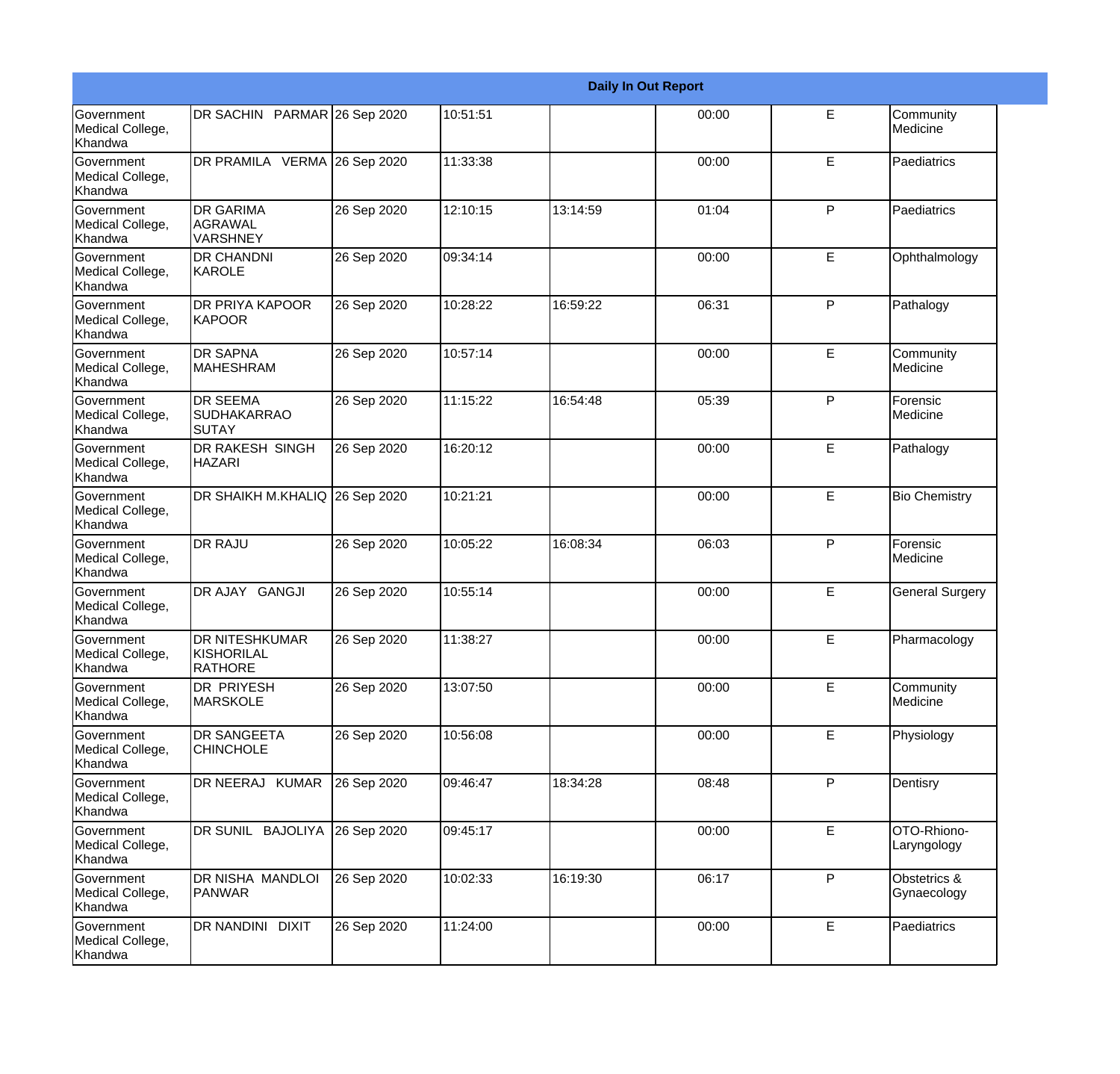| Assistant Professor Para Clinical |                 |
|-----------------------------------|-----------------|
| Professor                         | <b>Clinical</b> |
|                                   |                 |
| Associate Professor Clinical      |                 |
| Assistant Professor Clinical      |                 |
| Demonstrator/Tutor Para Clinical  |                 |
| Associate Professor Para Clinical |                 |
| Professor                         | Para Clinical   |
| Professor                         | Para Clinical   |
|                                   |                 |
| Professor                         | Non Clinical    |
| Demonstrator/Tutor Para Clinical  |                 |
| Professor                         | Clinical        |
| Demonstrator/Tutor Para Clinical  |                 |
| Associate Professor Para Clinical |                 |
| Demonstrator/Tutor Non Clinical   |                 |
|                                   |                 |
| Assistant Professor Clinical      |                 |
| Assistant Professor Clinical      |                 |
| Associate Professor Clinical      |                 |
| Assistant Professor Clinical      |                 |
|                                   |                 |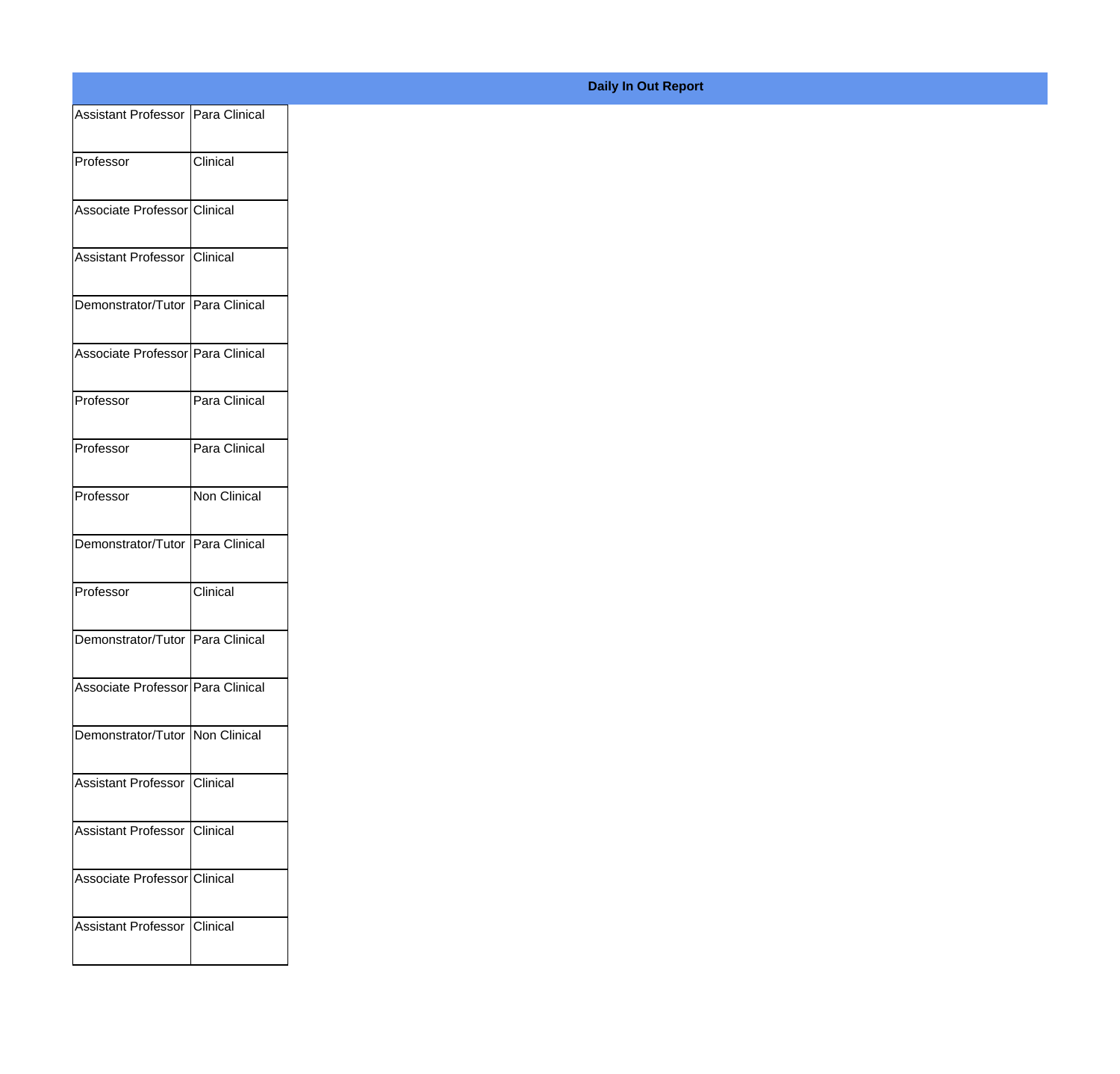|                                                  |                                         | <b>Daily In Out Report</b> |          |          |       |    |                      |  |
|--------------------------------------------------|-----------------------------------------|----------------------------|----------|----------|-------|----|----------------------|--|
| <b>Government</b><br>Medical College,<br>Khandwa | IDR JITENDRA<br> AHIRWAR                | 26 Sep 2020                | 11:06:40 | 16:12:59 | 05:06 | P  | Pathalogy            |  |
| Government<br>Medical College,<br>Khandwa        | IDR MUKTESHWARI<br>IGUPTA               | 26 Sep 2020                | 10:53:49 |          | 00:00 | E. | Pharmacology         |  |
| Government<br>Medical College,<br>Khandwa        | <b>I</b> DR YASHPAL<br><b>RAY</b>       | 26 Sep 2020                | 16:04:46 |          | 00:00 | E  | Anatomy              |  |
| Government<br>Medical College,<br>Khandwa        | IDR DEEPIKA<br>IPANWAR                  | 26 Sep 2020                | 10:59:23 |          | 00:00 | E  | <b>Bio Chemistry</b> |  |
| Government<br>Medical College,<br>Khandwa        | <b>IDR SHAILENDRA</b><br>ISINGH CHOUHAN | 26 Sep 2020                | 10:37:07 |          | 00:00 | E  | Orthopaedics         |  |
| <b>Sovernment</b><br>Medical College,<br>Khandwa | MOHIT GARG                              | 26 Sep 2020                | 14:46:54 |          | 00:00 | E  | General Medicine     |  |